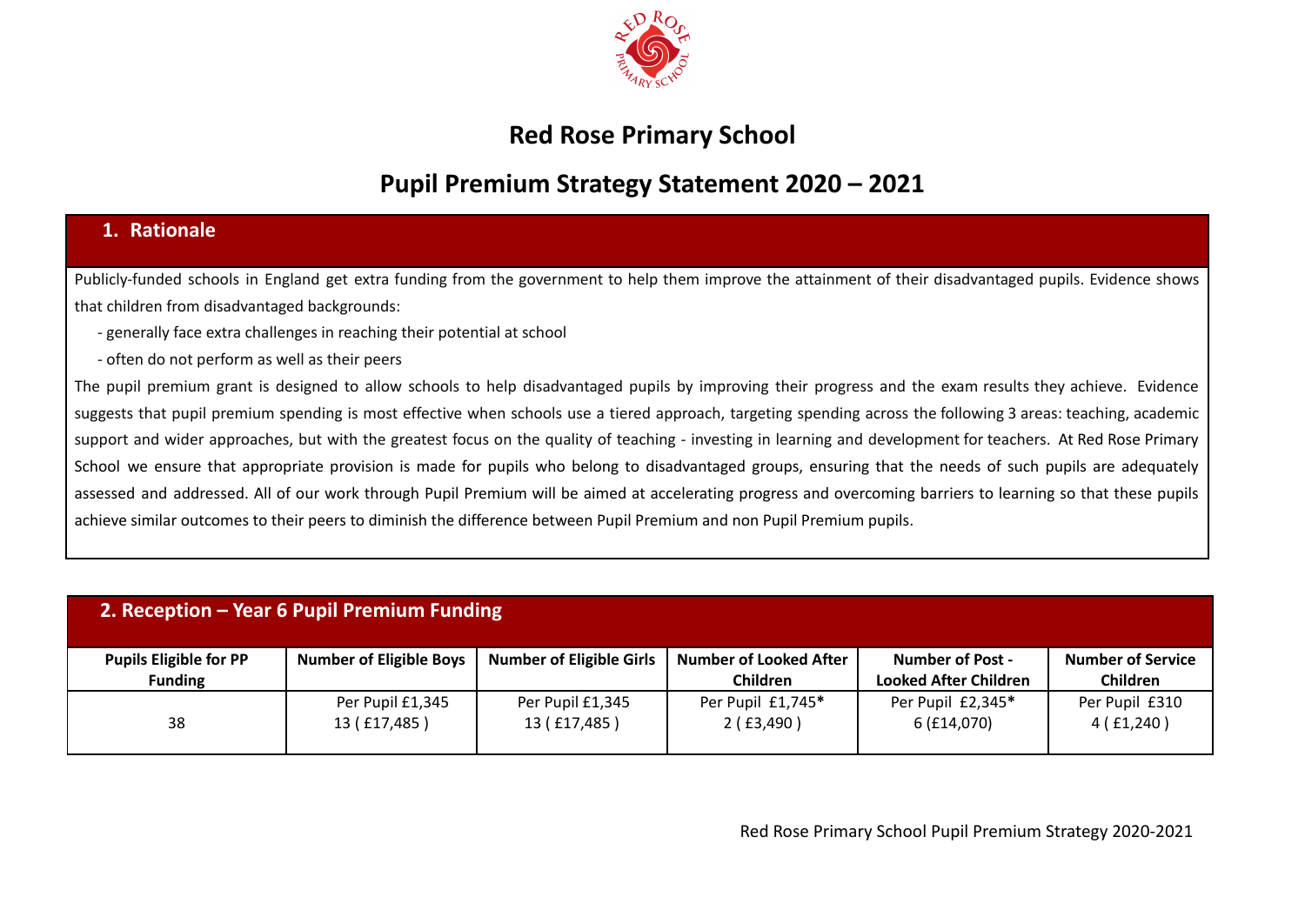

**\***Previously Looked After Children receive £2,345

Looked After Children receive £1745 with £600 being retained centrally by the Local Authority.

| <b>3. Pupil Premium Summary Information</b> |         |                                  |       |  |  |
|---------------------------------------------|---------|----------------------------------|-------|--|--|
| Total Number of Pupils (Inc. FTE)           | 289     | <b>Number of Pupils Eligible</b> | 38    |  |  |
| Total Pupil Premium Budget                  | £53,770 | % of Pupils Eligible             | 13.1% |  |  |

| 4. Pupil progress scores for 2019 |            |                             |                                      |                 |  |  |
|-----------------------------------|------------|-----------------------------|--------------------------------------|-----------------|--|--|
|                                   | All pupils | <b>School disadvantaged</b> | <b>National</b><br>non-disadvantaged | Nat gap<br>2019 |  |  |
| <b>Reading</b>                    | $-0.6$     | 0.76                        | 0.3                                  | $+0.46$         |  |  |
| <b>Writing</b>                    | 2.2        | 1.04                        | 0.3                                  | $+0.74$         |  |  |
| <b>Maths</b>                      | $-0.39$    | 3.95                        | 0.3                                  | $+3.65$         |  |  |

| 5. Internal Barriers to Future Attainment |                                                                   |                                                                                   |  |  |  |  |
|-------------------------------------------|-------------------------------------------------------------------|-----------------------------------------------------------------------------------|--|--|--|--|
|                                           | <b>In-school barriers</b>                                         | <b>Desired Outcomes</b>                                                           |  |  |  |  |
| A                                         | PP pupils make less progress in Reading than non PP pupils.       | Overall higher rates of progress across school for pupils eligible for PP.        |  |  |  |  |
| B                                         | PP pupils make less progress in Writing compared to other pupils. | To diminish the difference between pupil premium and non-pupil<br>premium pupils. |  |  |  |  |
| r                                         | PP pupils make less progress in Maths compared to other pupils.   | To diminish the difference between pupil premium and non-pupil<br>premium pupils. |  |  |  |  |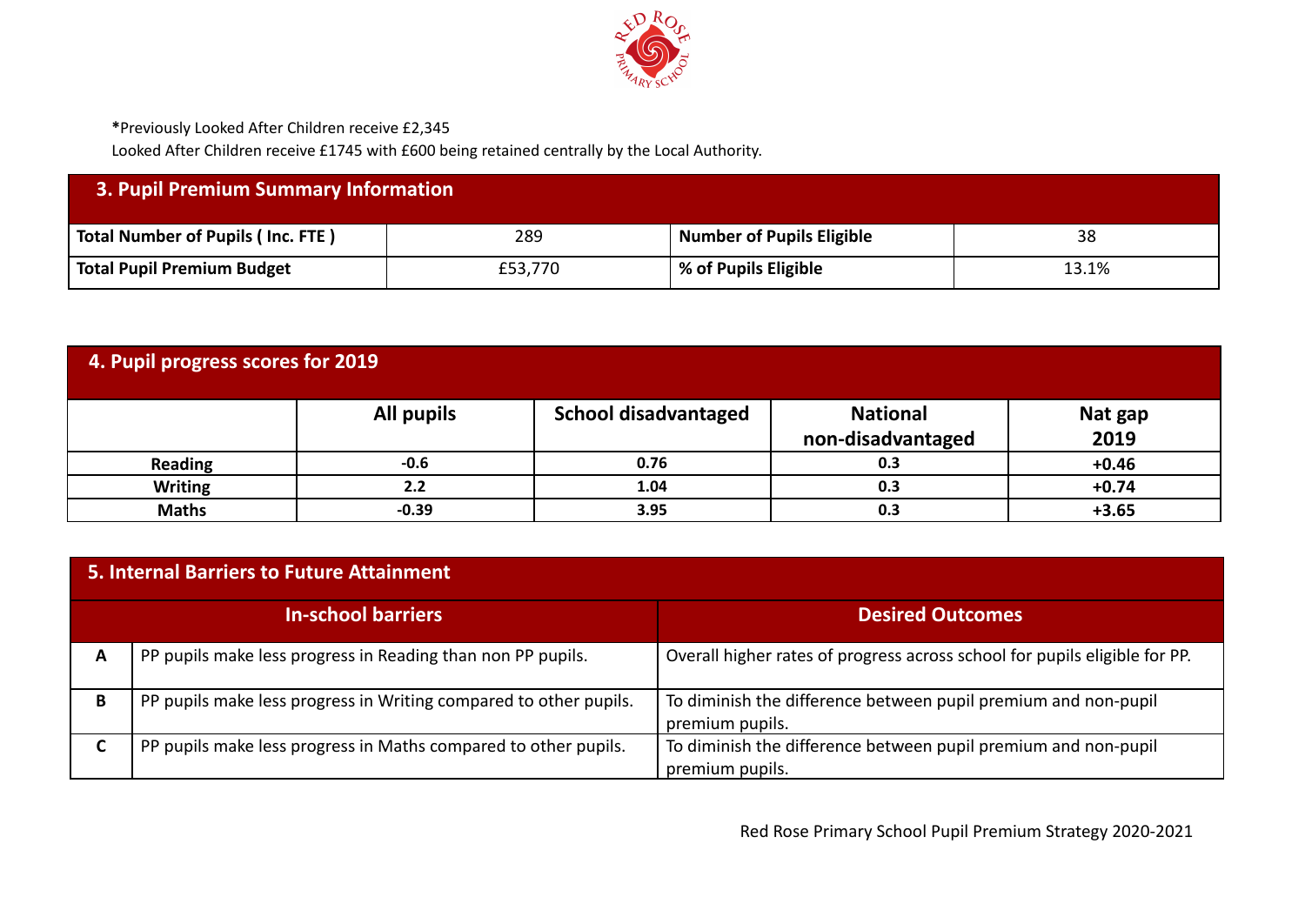

| Some PP pupils lack resilience and struggle to remain focused<br>D<br>when in a larger class. They often lack self esteem and often see<br>themselves as less able than their peers. |                                                                                                                        | Improved self esteem, focus and resilience.                                                                  |
|--------------------------------------------------------------------------------------------------------------------------------------------------------------------------------------|------------------------------------------------------------------------------------------------------------------------|--------------------------------------------------------------------------------------------------------------|
|                                                                                                                                                                                      | 6. External Barriers to Future Attainment (issues which also require action outside school, e.g. low attendance rates) |                                                                                                              |
|                                                                                                                                                                                      | <b>In-school barriers</b>                                                                                              | <b>Desired Outcomes</b>                                                                                      |
|                                                                                                                                                                                      | Low attendance rates for some PP children                                                                              | Increased attendance rates.                                                                                  |
|                                                                                                                                                                                      | Social deprivation.                                                                                                    | Provide free extra curricular activities which target disadvantaged pupils<br>to enrich wider opportunities. |

|    | 7. Pupil Premium Planned Expenditure                                                                                                                                     |                                                                                                                                                                                                            |                                                                                                                                                                                                                                                                                                                                              |                                                                                                   |                                                                                                         |                                                                                                                                                                                                                                                                                                                            |
|----|--------------------------------------------------------------------------------------------------------------------------------------------------------------------------|------------------------------------------------------------------------------------------------------------------------------------------------------------------------------------------------------------|----------------------------------------------------------------------------------------------------------------------------------------------------------------------------------------------------------------------------------------------------------------------------------------------------------------------------------------------|---------------------------------------------------------------------------------------------------|---------------------------------------------------------------------------------------------------------|----------------------------------------------------------------------------------------------------------------------------------------------------------------------------------------------------------------------------------------------------------------------------------------------------------------------------|
|    | <b>Desired Outcomes &amp; Evidence</b><br>source                                                                                                                         | <b>Action</b>                                                                                                                                                                                              | <b>Evidence Source</b>                                                                                                                                                                                                                                                                                                                       | <b>Expenditure</b>                                                                                | <b>Baseline</b>                                                                                         | Impact<br>(Autumn, Spring, Summer)                                                                                                                                                                                                                                                                                         |
| Al | Increased attainment for reading<br>for disadvantaged pupils.<br>Pupil Premium pupils made less<br>progress than 'Pupil Premium'<br>pupils and 'other' pupils in school. | Targeted use of Lexia for<br>pupils who are not on<br>track or are working<br>below ARE<br>Individual reading 1:1 in<br>school<br>Purchase of additional<br>new reading material to<br>support delivery of | Lexia individualised tracker. The<br>EEF states that:<br>A number of previous studies of<br>Lexia have found promising<br>results and the balanced<br>approach, combined with the<br>initial diagnostic assessment, is<br>well aligned to the evidence<br>summarised in the EEF's guidance<br>report Improving Literacy in Key<br>Stage One. | £1500<br>(150 pupils<br>for Lexia)<br>TA support<br>£3800<br>$(0.5)$ hrs per<br>class/wk)<br>£200 | Complete Baseline -<br>weekly monitoring of<br>progress with weekly<br>TA intervention where<br>needed. | Autumn:<br>In KS1 11/14 pupils are<br>demonstrating improvement in<br>reading stages.<br>KS2 data demonstrates<br>accelerated progress in reading<br>ages during the autumn term<br>with children on average making<br>at least 8 months improvement.<br>Progress is evident across the<br>school and in a number of cases |
|    |                                                                                                                                                                          | reading plagues                                                                                                                                                                                            | An evaluation report is to be<br>published Autumn 2021                                                                                                                                                                                                                                                                                       |                                                                                                   |                                                                                                         | children's reading age has<br>increased by almost a year.                                                                                                                                                                                                                                                                  |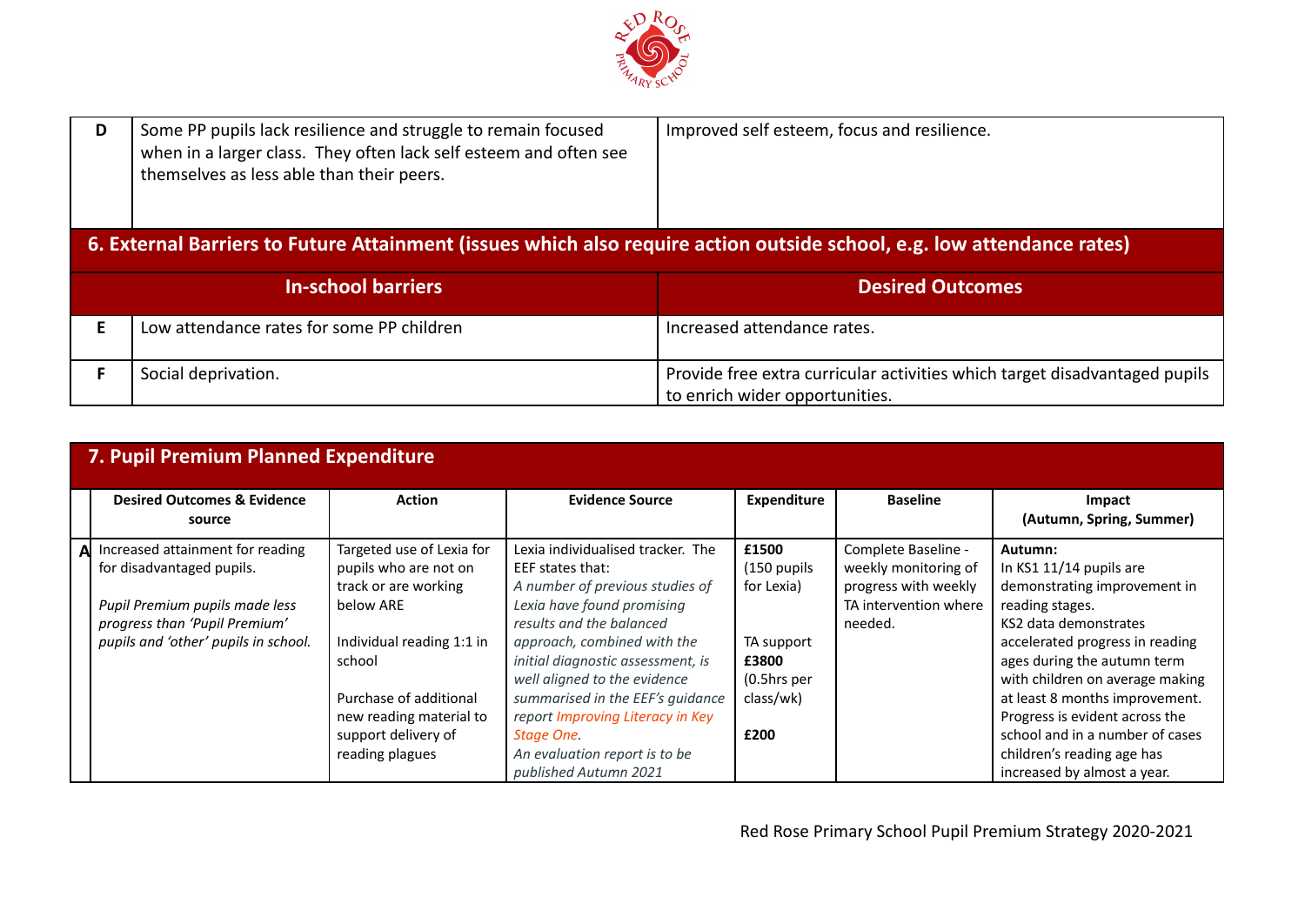

| Δl | Increased rates of progress for<br>disadvantaged pupils in reading in<br>KS <sub>2</sub> | <b>Purchase Accelerated</b><br>Reader.<br>All children complete<br>baseline assessment.<br>Organisation of reading<br>material into reading<br>levels.<br>Weekly monitoring of<br>progress by staff,<br>providing intervention<br>where needed. | EEF toolkit suggests that on<br>average, reading comprehension<br>approaches improve learning by<br>an additional 5 months' progress<br>over the course of a school year.<br>These approaches appear to be<br>even more effective for older<br>readers (aged 8 years or above)<br>who are not making expected<br>progress. | Accelerated<br>Reader<br>£2300                                     | All children complete<br><b>Accelerated Reader</b><br>baseline, this will be<br>monitored weekly<br>with intervention<br>where needed. | Spring: KS1 data shows continued<br>improvement in the number of<br>CEW being recognised and over<br>half the children are reading at an<br>expected level.<br>KS2 -66% of children are reading<br>at or above their chronological<br>age.<br>Summer: The majority of PP<br>children are reading at or above<br>their chronological ages. Where<br>they are not, there are identified<br>SEND needs impacting on |
|----|------------------------------------------------------------------------------------------|-------------------------------------------------------------------------------------------------------------------------------------------------------------------------------------------------------------------------------------------------|----------------------------------------------------------------------------------------------------------------------------------------------------------------------------------------------------------------------------------------------------------------------------------------------------------------------------|--------------------------------------------------------------------|----------------------------------------------------------------------------------------------------------------------------------------|------------------------------------------------------------------------------------------------------------------------------------------------------------------------------------------------------------------------------------------------------------------------------------------------------------------------------------------------------------------------------------------------------------------|
| A  | Increased rates of progress for<br>disadvantaged pupils in reading                       | One to one reading x3<br>weekly (where<br>appropriate)                                                                                                                                                                                          | EEF toolkit suggests that small<br>group tuition is effective<br>delivering approximately five<br>additional months progress on<br>average.                                                                                                                                                                                | TA support<br>£4720                                                | Accelerated reader -<br>baseline score (Y2<br>upwards)<br>EYFS / Y1 - CEW / ORT<br>Level / Phonic score                                | progress.                                                                                                                                                                                                                                                                                                                                                                                                        |
| A  | Increased progress in reading for<br>disadvantaged pupils in EYFS.                       | PP Pupils access 5<br>minutes of phonics daily<br>1:1<br>PP Pupils to access an<br>additional 5 minutes of<br>reading daily one to one                                                                                                          | EEF toolkit suggests that small<br>group tuition is effective<br>delivering approximately five<br>additional months progress on<br>average.                                                                                                                                                                                | Cost<br>£1900                                                      | Baseline assessment<br>data.<br>Letters & Sounds data<br>Number of sight<br>words recognised.                                          |                                                                                                                                                                                                                                                                                                                                                                                                                  |
| B  | Increased attainment in writing for<br>disadvantaged pupils.                             | Smaller class sizes for<br>English alongside in class<br>targeted support for<br>pupils in English.<br>(also linked to reading)                                                                                                                 | EEF toolkit suggests that small<br>group tuition is effective and, as a<br>rule of thumb, the smaller the<br>group the better                                                                                                                                                                                              | Additional<br>teacher<br>£8,415 (from<br>PPG)<br><b>HLTA 6,610</b> | Improved progress<br>evident through book<br>scrutiny, assessment<br>data, pupil voice.                                                | Autumn:<br>Expected progress has been made<br>with limited accelerated progress<br>evident. This is due to a focus on<br>reading, spelling and handwriting<br>during the autumn term and we<br>hope to now see evidence of<br>accelerated progress during the<br>academic year.<br>Spring:                                                                                                                       |

Red Rose Primary School Pupil Premium Strategy 2020-2021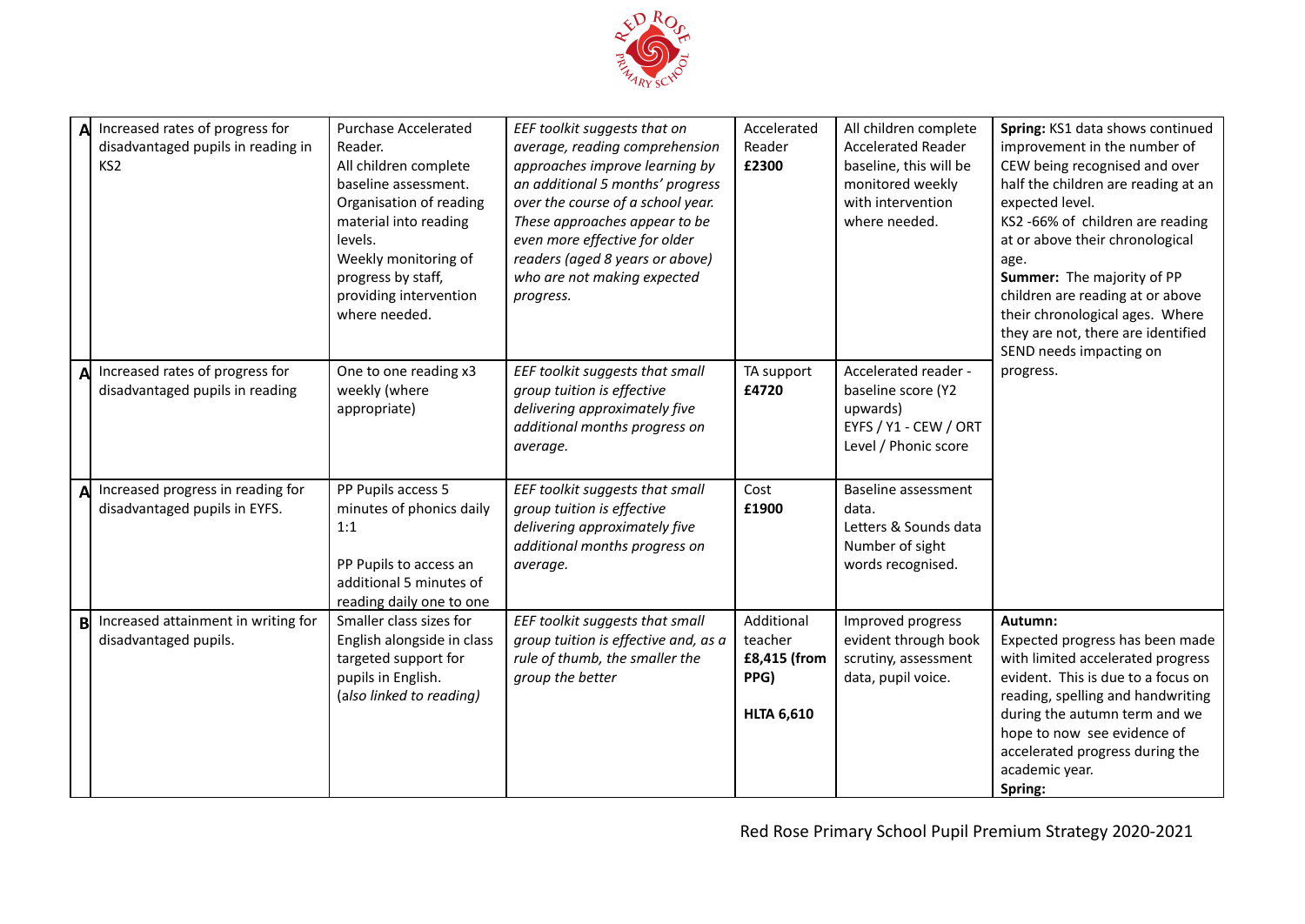

|             |                                                                     |                                                                          |                                                                                                                                                                                                                                                                        |                                                                    |                                                                                                                                                                                    | Improvement across school in<br>spelling scores. EdShed was<br>introduced as part of our<br>lockdown provision and a focus<br>on live English sessions for all<br>pupils has supported this. Due to<br>lockdown improved progress in<br>writing is limited as children have<br>only been in school for 3 weeks.<br>Summer:<br>The majority of pupils have made<br>progress over the summer term.<br>It needs to be noted that<br>56% of KS2 PP have SEND with<br>25% of PP having an EHC |
|-------------|---------------------------------------------------------------------|--------------------------------------------------------------------------|------------------------------------------------------------------------------------------------------------------------------------------------------------------------------------------------------------------------------------------------------------------------|--------------------------------------------------------------------|------------------------------------------------------------------------------------------------------------------------------------------------------------------------------------|------------------------------------------------------------------------------------------------------------------------------------------------------------------------------------------------------------------------------------------------------------------------------------------------------------------------------------------------------------------------------------------------------------------------------------------------------------------------------------------|
| $\mathbf C$ | Increased attainment in<br>mathematics for disadvantaged<br>pupils. | Smaller class sizes for<br>Maths alongside in class<br>targeted support. | EEF evidence suggests that<br>interventions delivered by<br>teaching assistants (TAs) can have<br>a positive impact on learning, but,<br>crucially, these positive effects<br>occur when TAs work in<br>structured settings with high<br>quality support and training. | Additional<br>teacher<br>£8,415 (from<br>PPG)<br><b>HLTA 6,610</b> | Improved progress<br>evident through book<br>scrutiny, assessment<br>data, pupil voice.                                                                                            | Autumn:<br>Expected progress is evident.<br>More stringent tracking and<br>specific identification of areas of<br>need are now in place. Staff<br>absence has affected the ability to<br>provide immediate intervention<br>and it is hoped that moving                                                                                                                                                                                                                                   |
| Cl          | Increased progress in Maths for<br>disadvantaged pupils             | PP Pupils to access<br>Mathletics for 10<br>minutes 3 times per<br>week. | EEF suggests that technology can<br>have an improvement on learning<br>if used to support the quality of<br>teaching.                                                                                                                                                  | £1200 -<br>Mathletics<br>Staff to<br>monitor<br>usage and<br>rota  | Staff to ensure PP<br>pupils access<br><b>Mathletics 30mins</b><br>weekly.<br>Teachers to set tasks<br>for all pupils linked to<br>teaching.<br>Weekly monitoring by<br>Maths Lead | forward this is not a limiting<br>factor allowing for more<br>accelerated progress.<br>Monitoring by the subject lead of<br>Mathletics usage has resulted in<br>improved usage and scores for<br>the majority of pupils. KS2<br>smaller class sizes have resulted<br>in an increase in the number of<br>children achieving ARE.<br>Spring: 68% pupils have made<br>progress since the December data<br>collection. Over the spring term<br>there has been a small increase in            |

Red Rose Primary School Pupil Premium Strategy 2020-2021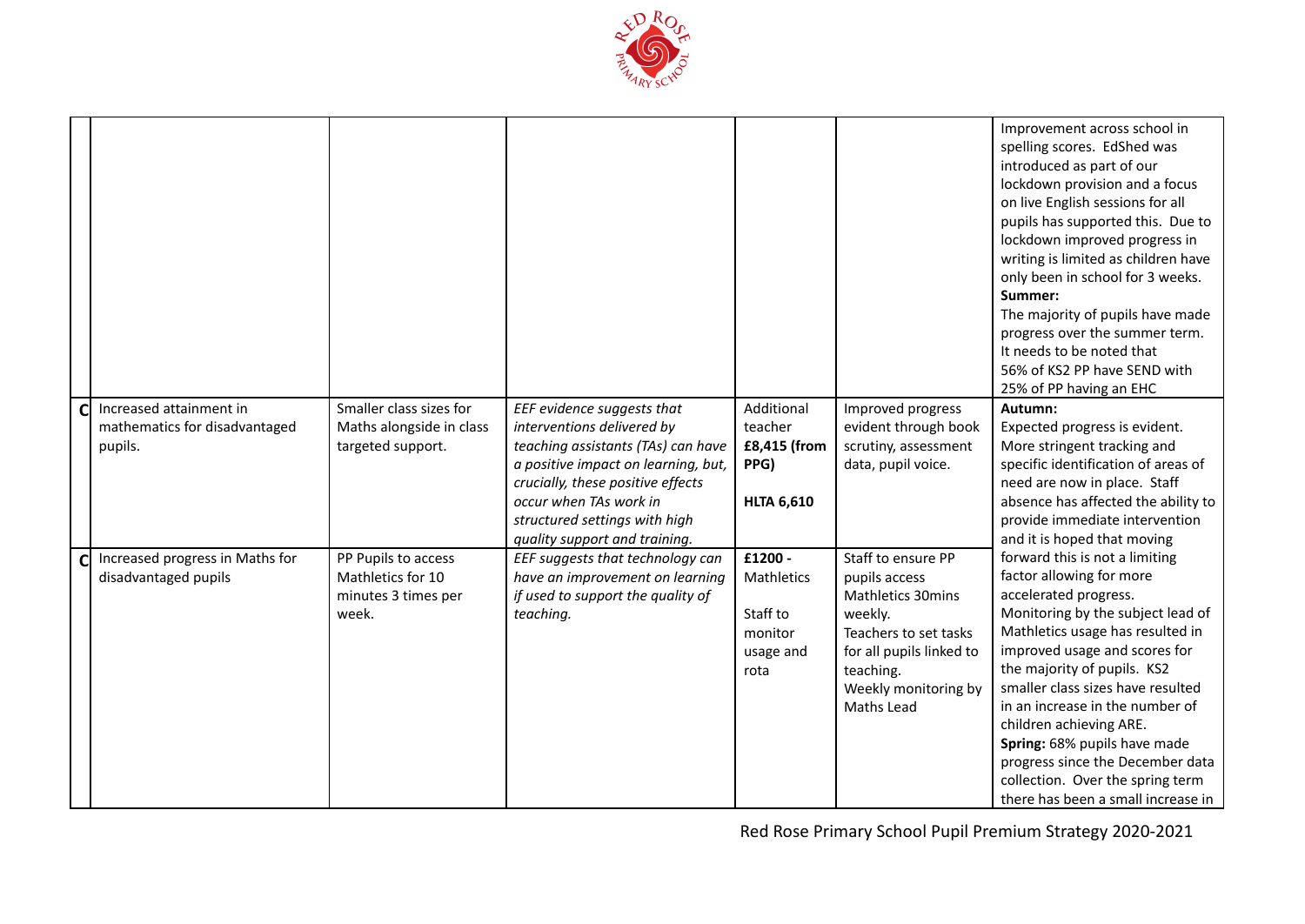

| Increased progress in Maths for<br>disadvantaged pupils in FS.                                                                               | PP pupils have 20<br>minutes x2 weekly with<br>TA.<br>Purchase of Ten Town   | EEF toolkit suggests that small<br>group tuition is effective and, as a<br>rule of thumb, the smaller the<br>group the better. Clear, structured<br>Interventions can provide up to 6<br>months progress.                                                 | Staffing:<br>£570<br>£110                              | Improved oral<br>fluency with numbers<br>to 20.                                                                                                                 | the % of disadv children achieving<br>ARE compared to non-disadv.<br>Summer:<br>PP pupils have continued to make<br>expected progress. Small group<br>tuition and same day intervention<br>has had an impact on confidence<br>and arithmetic skills. It is hoped<br>that this will have an impact on<br>overall achievement as pupils<br>progress in school to allow a<br>narrowing of the gap at the end<br>of KS2.                                                    |
|----------------------------------------------------------------------------------------------------------------------------------------------|------------------------------------------------------------------------------|-----------------------------------------------------------------------------------------------------------------------------------------------------------------------------------------------------------------------------------------------------------|--------------------------------------------------------|-----------------------------------------------------------------------------------------------------------------------------------------------------------------|-------------------------------------------------------------------------------------------------------------------------------------------------------------------------------------------------------------------------------------------------------------------------------------------------------------------------------------------------------------------------------------------------------------------------------------------------------------------------|
| Increased pupil resilience to enable<br>D<br>pupils to engage positively with<br>their learning even when faced<br>with challenge or change. | TA to be used 1/2 day<br>weekly to support<br><b>Emotional Wellbeing</b>     | EEF: On average, SEL<br>interventions have an identifiable<br>and valuable impact on attitudes<br>to learning and social<br>relationships in school. They also<br>have an average overall impact of<br>four months' additional progress<br>on attainment. | Jigsaw REST<br>programme<br>£100<br><b>TA</b><br>£1540 | Jigsaw REST<br>programme<br>Pupil Voice<br>Learning walks and<br>lesson observation<br>will demonstrate<br>increasing resilience<br>and positive<br>engagement. | Autumn:<br>The wider reopening of school<br>identified a number of pupils who<br>were in need of support in this<br>area. This was greater than<br>anticipated. Staff absence has<br>affected the number of sessions<br>able to operate however small<br>steps with regard to progress are                                                                                                                                                                              |
| Increased pupil resilience to enable<br>D<br>pupils to engage positively with<br>their learning even when faced<br>with challenge or change. | Implementation of new<br>character education<br>programme 'Commando<br>Joe'. | EEF suggests that Social and<br>emotional learning programmes<br>appear to be more effective when<br>approaches are embedded into<br>routine educational practices, and<br>supported by professional<br>development and training for<br>staff.            | Training &<br>resources<br>£1500                       | Pupil Voice<br>Learning walks and<br>lesson observation<br>will demonstrate<br>increasing resilience<br>and positive<br>engagement.                             | evident. Individual tracking of<br>pupils to create a case study has<br>started and enables staff to<br>identify need and support this.<br>Overall pupils are positive and<br>demonstrate resilience when<br>faced with challenge and change.<br>Spring: Impact not possible due<br>to Lockdown<br>Summer: Pupil voice and<br>attendance rates demonstrate<br>that pupils are engaging positively<br>with their learning and where<br>pupils find this challenging they |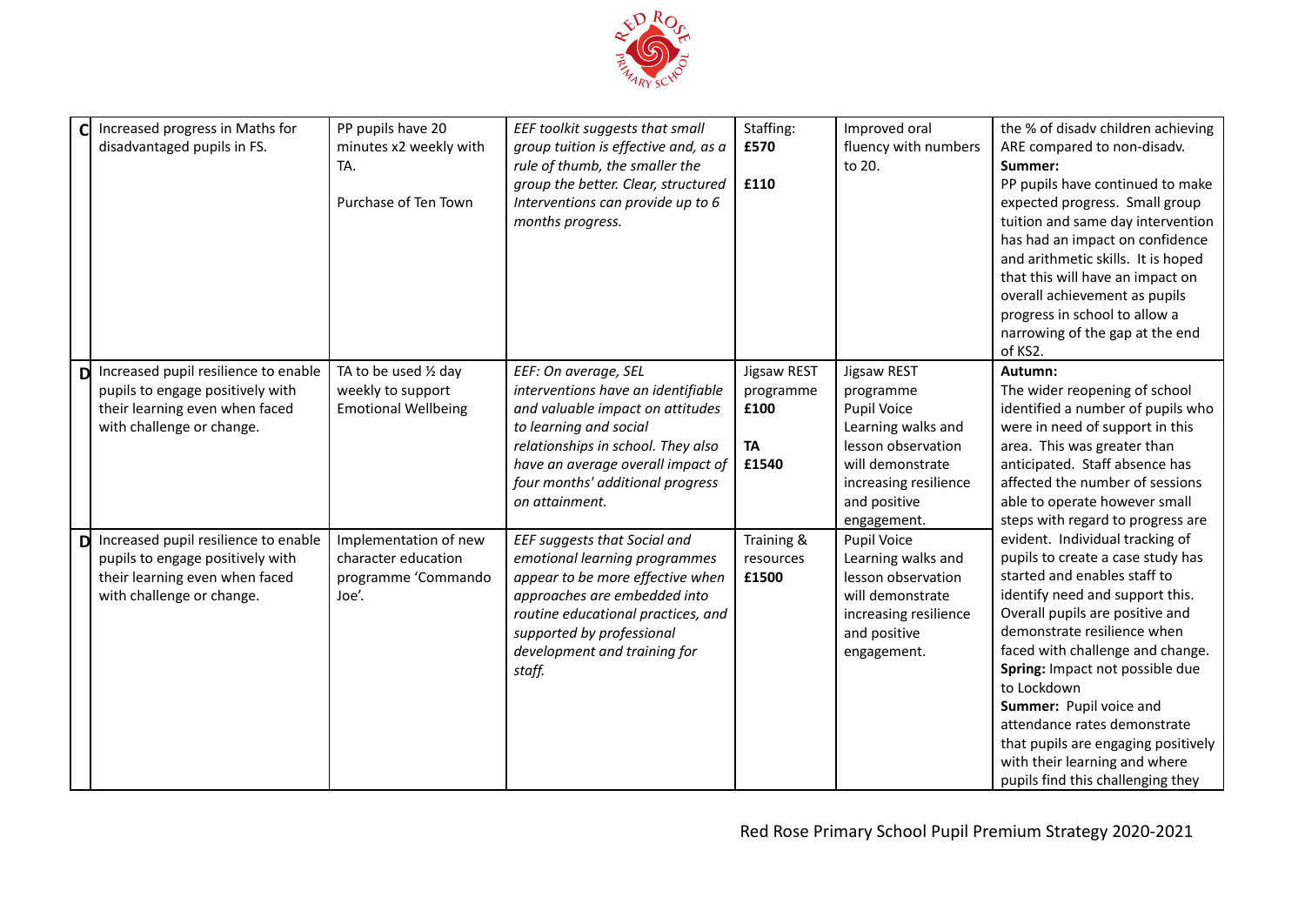

|                |                                                                                                                               |                                                                                                                                                                                           |                                                                                                                                                 |                                            |                                                                 | are able to seek support from<br>adults in school.                                                                                                                                                                                                                                                                                                                                                                                                                                              |
|----------------|-------------------------------------------------------------------------------------------------------------------------------|-------------------------------------------------------------------------------------------------------------------------------------------------------------------------------------------|-------------------------------------------------------------------------------------------------------------------------------------------------|--------------------------------------------|-----------------------------------------------------------------|-------------------------------------------------------------------------------------------------------------------------------------------------------------------------------------------------------------------------------------------------------------------------------------------------------------------------------------------------------------------------------------------------------------------------------------------------------------------------------------------------|
| E              | To continue to improve attendance<br>rates.<br>We can't improve attainment if<br>children are not actually in school          | Employment of an<br>Attendance Officer to<br>monitor absence and<br>support families in<br>ensuring their child<br>maintains a good level of<br>attendance.                               | EEF: increasing parental<br>engagement in primary and<br>secondary schools had on<br>average two to three months'<br>positive impact.           | Attendance<br>Officer in<br>role:<br>£1270 | Improved attendance<br>figures.                                 | <b>Autumn: Excellent attendance</b><br>during the autumn term - 98%.<br>particularly noted that some<br>pupils with previously low levels<br>of attendance had significantly<br>improved.<br>Spring: School closed January to<br>March 8th to all pupils except key<br>workers.<br>Summer: Attendance of PP pupils<br>has been strong and in line with<br>non PP pupils.                                                                                                                        |
| F <sub>1</sub> | Increased participation in<br>extracurricular activities to widen<br>opportunities or opportunity to<br>access breakfast club | Increased range of after<br>school clubs.<br>No charge to participate<br>for disadvantaged pupils.<br>Active encouragement by<br>staff to participate in at<br>least 1 after school club. | Research shows that pupils who<br>have not participated in an after<br>school club by the age of 9yrs are<br>very unlikely to ever participate. | Cost<br>£1000                              | Improved attendance<br>of PP children at after<br>school clubs. | Autumn:<br>Limited after school clubs due to<br>COVID-19.<br>Spring: No after school clubs due<br>to COVID<br>Summer: Limited after school<br>clubs due to COVID and bubbles.<br>Some after school sports clubs<br>and a Commando Joe club took<br>place to engage pupils in physical<br>activity and to develop play skills.<br>These were well attended but<br>bubbles were a limiting factor in<br>the number of pupils who could<br>attend particularly when trying to<br>target PP pupils. |

# **8. Budget Summary**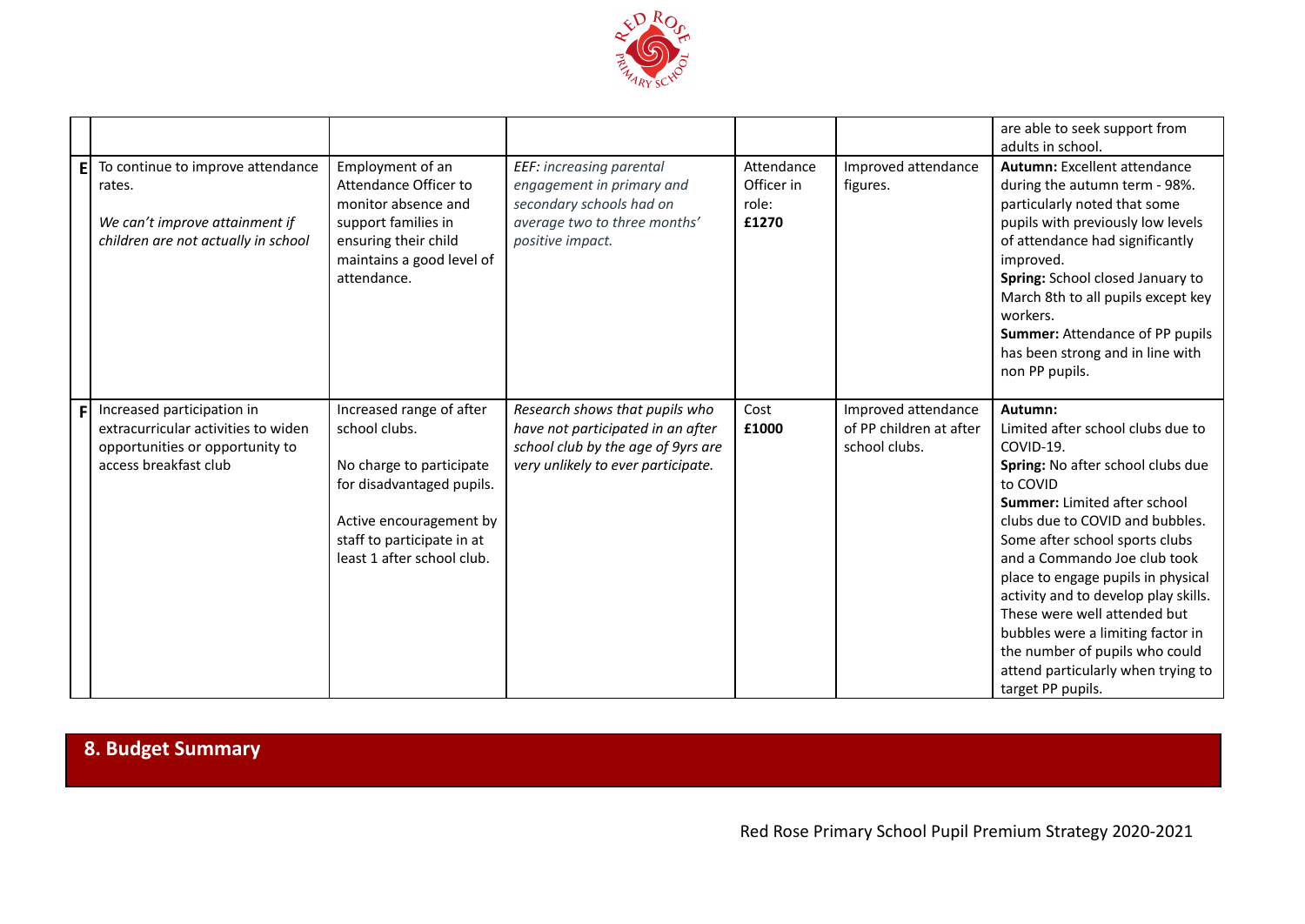

|              | <b>Desired Outcome</b>                                                                                                            | Cost    |
|--------------|-----------------------------------------------------------------------------------------------------------------------------------|---------|
| Α            | Increased attainment in reading for disadvantaged pupils                                                                          | £14,420 |
| B            | Increased attainment in writing for disadvantaged pupils                                                                          | £15,025 |
| $\mathsf{C}$ | Increased attainment in maths for disadvantaged pupils                                                                            | £15,025 |
| D            | Increased pupil resilience to enable pupils to engage positively with their learning even when<br>faced with challenge or change. | £3,120  |
| F.           | Low attendance rates for some PP children                                                                                         | £1,270  |
| F            | Social deprivation                                                                                                                | £1000   |
|              | <b>Total Budget Spent</b>                                                                                                         | £49,860 |

| Governance                                                         |         |         |         |  |  |
|--------------------------------------------------------------------|---------|---------|---------|--|--|
| Monitoring The Effectiveness & Impact of Pupil Premium Performance |         |         |         |  |  |
| Pupil Premium Governor: Mr A Reiss                                 |         |         |         |  |  |
| Pupil Premium Committee Meeting                                    | Autumn: | Spring: | Summer: |  |  |